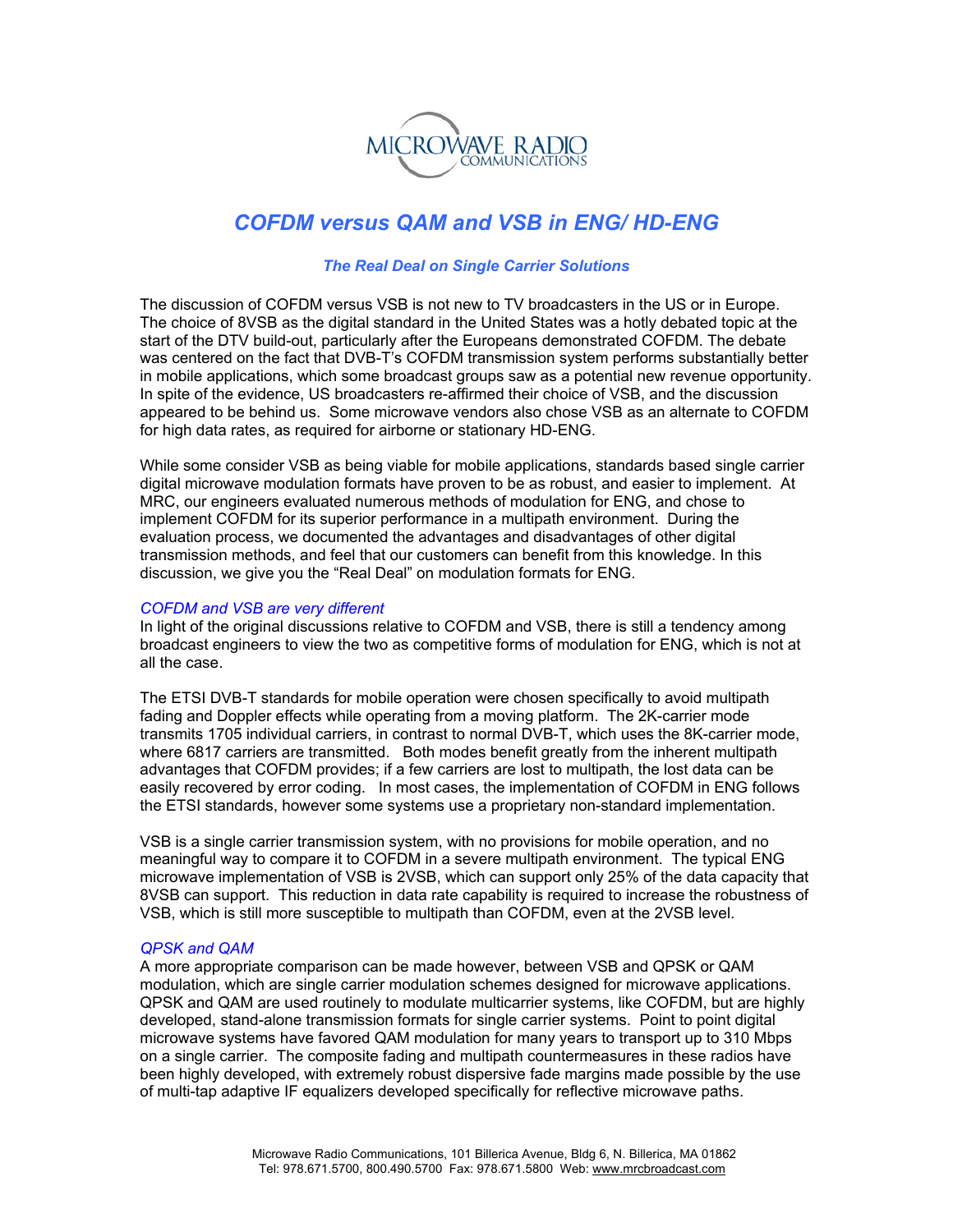In the case of ENG microwave, COFDM is well documented as the best format where reflections are expected, or where the transmitter may be in motion. The trade-off is in total data capacity, which is limited by the need for heavy error correction.

For ENG and remote pick-up applications that are not plagued by severe reflections, a traditional single carrier system provides much greater throughput, while maintaining the high dispersive fade margin found in point to point digital paths. The MRC SCM-4000 single carrier high-speed modem was developed to addresses this need for broadcast ENG and fixed link applications.

The SCM-4000 supports QPSK, 16QAM, 32QAM, and 64QAM modulation, with data rates up to 65 Mbps in a 12 MHz channel, and up to 110 Mbps in a 25 MHz channel.





The true measure of microwave performance is system gain, which amounts to the total fade margin that a radio system offers, exclusive of the antenna system; the larger the system gain value, the better it performs in the environment. Digital modulation types require a trade-off between system gain and data rate, with the higher data rates yielding lower system gains. In the graph that follows, we show comparisons of system gain versus maximum data rates for three modulation formats. The COFDM and single carrier QPSK/QAM values are based on an MRC CodeRunner 2 ENG van transmitter and CodeRunner 4 central receiver with the capability of switching from COFDM to an SCM4000 single carrier system. These values are compared to a number of VSB schemes. When looking at the system gain values, it is important to remember that they are somewhat compressed due to the way the chart was scaled.

In analyzing the graph, a few key results stand out quickly:

- 1) COFDM QPSK has a substantially higher system gain than 2VSB and FM analog, and should outperform both under any circumstances where signal strength is an issue.
- 2) Analog FM, CODFM-16QAM, single carrier QPSK, and 2VSB modes perform within 1.5 dB of each other with respect to system gain. The advantage in this case would go to COFDM-16QAM, as it supports about 50% more data throughput than either 2VSB, or single carrier QPSK, but with a much higher resistance to multipath.
- 3) 32QAM and 8VSB offer essentially identical performance in the mid ranges.
- 4) At the highest bit rates as needed for HD-ENG, single carrier 64QAM modulation has a 3.5 dB system gain advantage over dual carrier 8VSB, and can support an additional